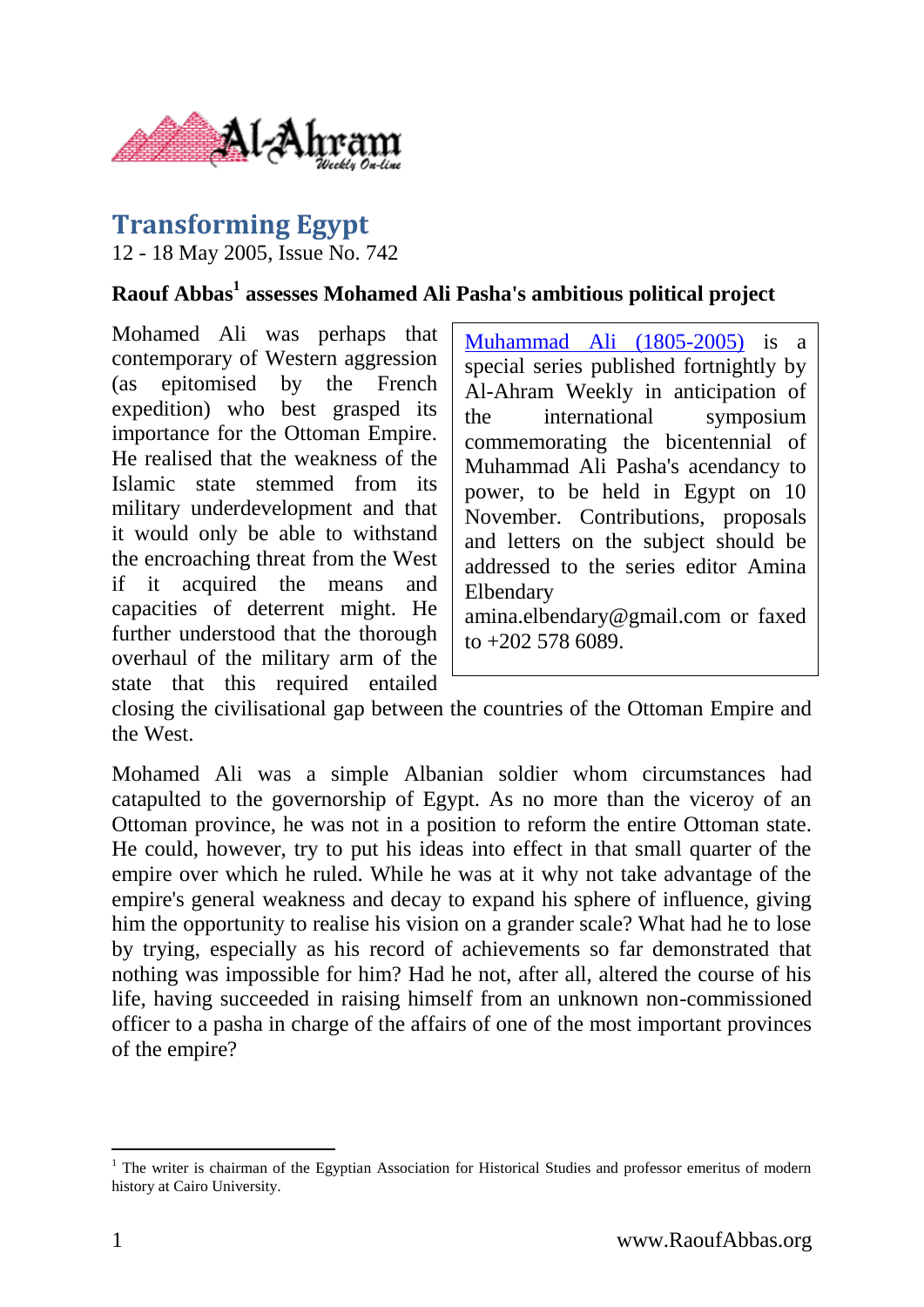Mohamed Ali thus threw himself into the business of transforming Egypt into a modern state, which model could then be applied elsewhere in Ottoman lands with the ultimate objective of building a powerful Islamic state. That the Pasha chose Egypt as his platform for this political project is indicative of his farsightedness. Unlettered he may have been, but he was amply endowed with all the qualities of statesmanship that enabled him to grasp historical trends and capitalise on existing circumstances.

Mohamed Ali's political project was nothing less than a vision for national renaissance. It aimed to construct a modern political and military base that would be instrumental in warding off Western aggression from the eastern Arab world, not through confrontation but by developing the power that would



An order issued by the Rosnamah Diwan in the name of Fatemah Hanem, the daughter of Mohamed Fadhel Pasha, dated Ramadan 1296 AH

create a form of military parity with the West and compel it to treat the Ottoman authority as a respected peer. Initially, circumstances seemed propitious. The wars in which he engaged in the Arabian Peninsula and Greece at the behest of the sultan meshed perfectly with his strategic vision. Even his conquest of Sudan and his campaigns against the sultan himself in the Levant were ultimately intended to serve his goal of rehabilitating the military power of the state as the cornerstone of political reform. That this was his greater objective is corroborated by the fact that one day he confided in a close friend that he hoped to reach Istanbul with his forces. He would then depose the sultan, place the sultan's young son on the throne and establish himself as regent, which would furnish him with the opportunity to reform the empire.

However, Mohamed Ali's regional project required enormous financial resources. These were far from available in the Egyptian treasury whose revenues at the time were derived from a handful of customs duties and land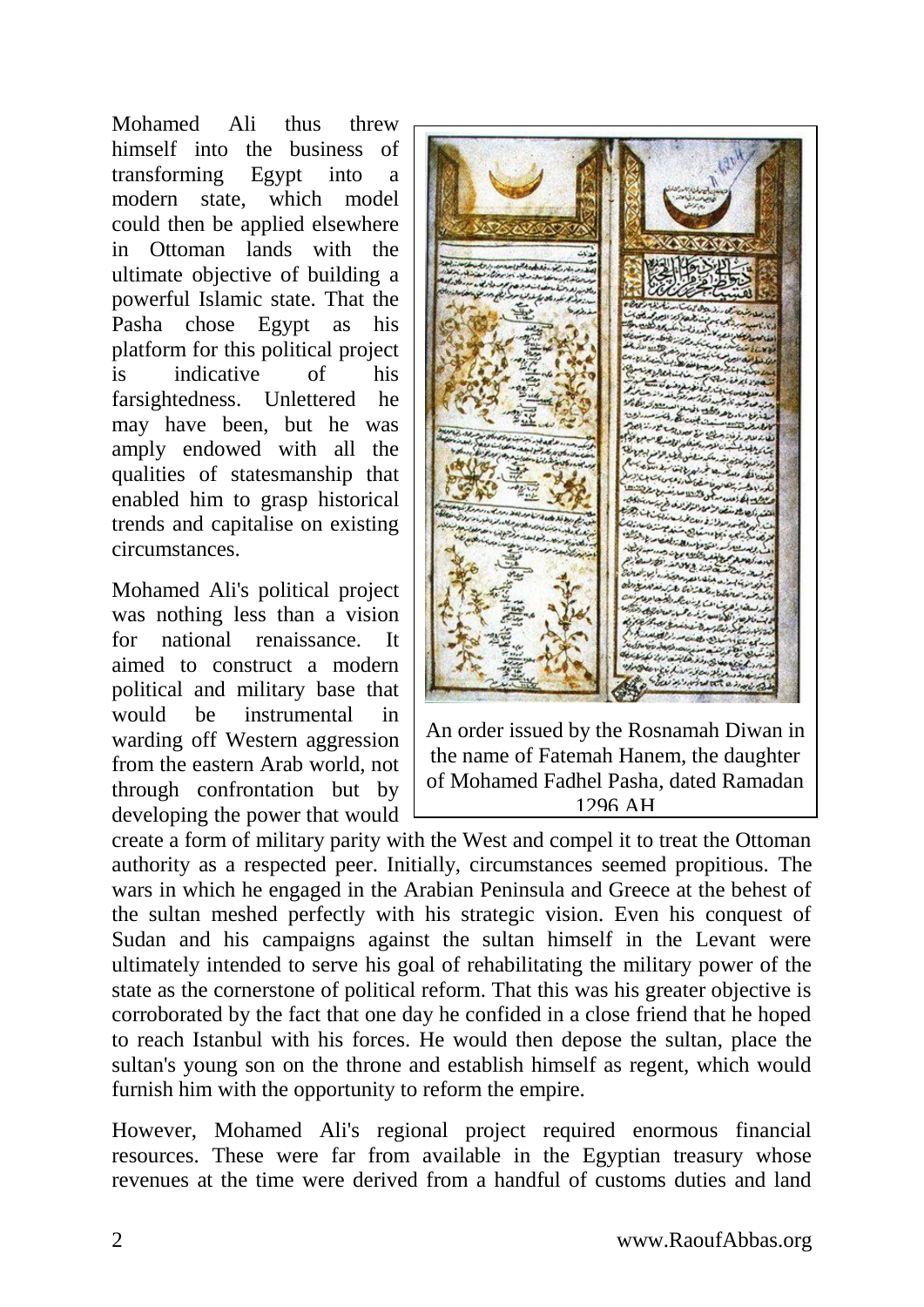taxes. Nor was he about to turn to outside sources for funding, for he recoiled at the idea of loans and the restrictions this would impose on the autonomy of his political will. His only choice, therefore, was to capitalise on the potential Egypt had to offer, and this could only be achieved if government extended its control over all the nation's resources so that it could manage and develop them in a way that would generate the revenues necessary for building a modern military, as well as the autonomous manufacturing and service industries needed to sustain that power. He thus proceeded to gradually implement those policies that would centralise the economy and restructure government administration accordingly, which, in turn, necessitated the development of an educational system equipped to furnish that administration with the necessary skilled cadres, which, in turn, stimulated the cultural revival of the country.

Mohamed Ali also tailored his foreign policy towards the ultimate realization of his regional project. Although he was viceroy of an important province in the Ottoman Empire, this empire was crumbling and European powers were hovering for the kill, with dozens of plans already drawn up for partitioning its territory after the empire's demise. Mohamed Ali knew that if he was not to be dragged down with the rest of the empire, he had to build for himself and his descendants a powerful state entity and eventually expand the realm of this entity as much as possible. He also realised that the softening centre of the empire gave him the opening he needed. The Supreme Porte needed his services, and these he readily provided, for his early campaigns in the Hijaz, in Crete and in Greece, gave him the ready pretext for building up his armed forces and, more importantly, the first modern Egyptian navy.

The Morea War, in particular, was the first theatre in which he put his new army to the test and gave it important experience in the field. That war also proved a major testing ground for his new navy, constructed with the aid of European experts as was the new arsenal in Alexandria. In the bargain, the deployment of his forces was his way of proclaiming that there was a new maritime power on the rise in the eastern Mediterranean.

The weakness of the Ottoman state also enticed Mohamed Ali into expanding the physical boundaries of his rule, enabling him to become governor of the most important Arabic- speaking Ottoman provinces. His purpose in doing so was two- fold. Territorial expansion would put him astride of the Middle East's ancient trade routes. It would also enable him to mold Egypt, Sudan, the Arabian Peninsula and the Levant into a small closely integrated self-sufficient empire with a far greater amount and diversity of resources at its disposal.

However, Mohamed Ali was acutely aware that the perpetuity of his reforms and other accomplishments and of his personal rule and that of his successors was contingent upon the will of the sultan. His sole guarantee for the future,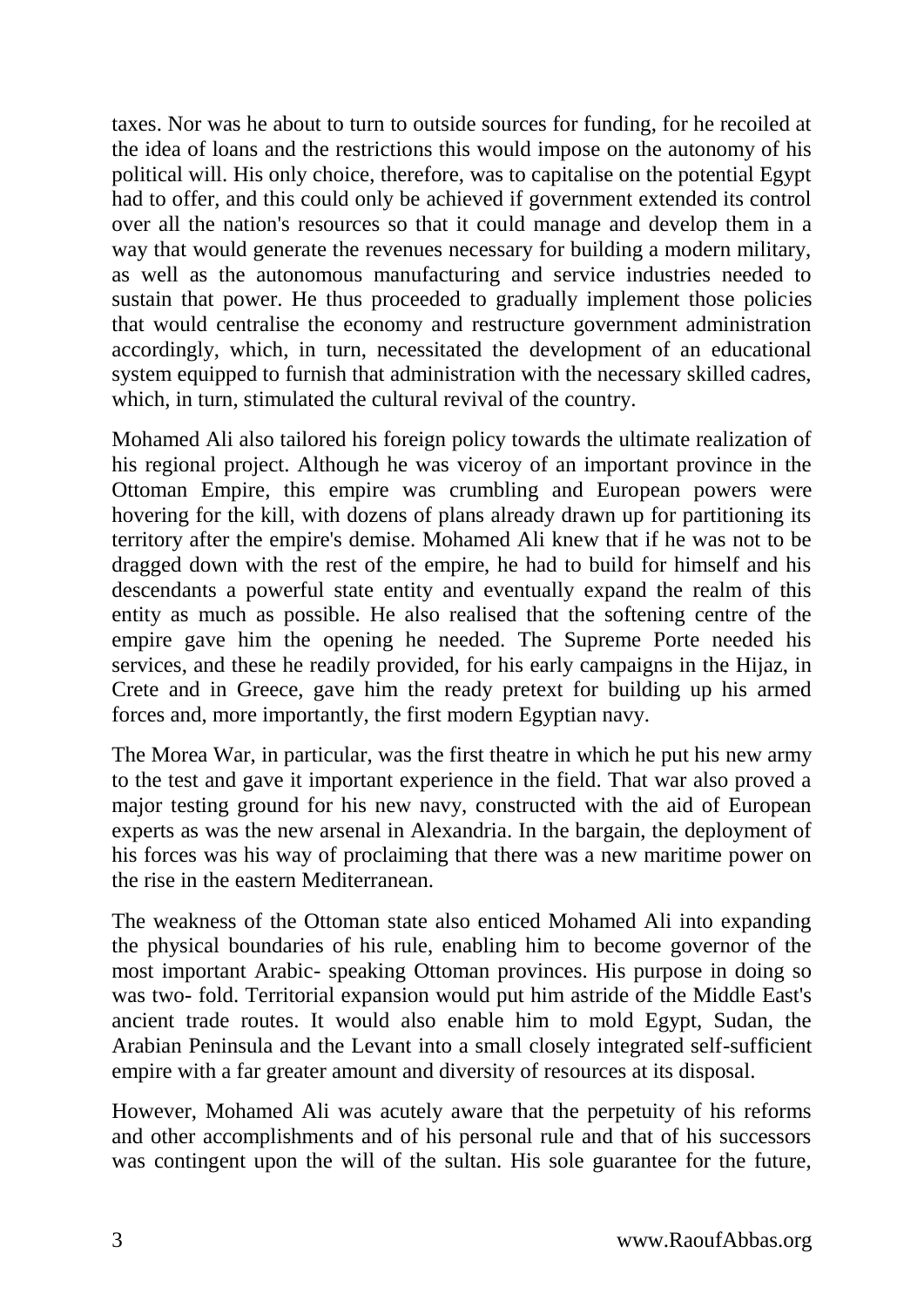therefore, was to secure from the sultan a special status for Egypt within the Ottoman Empire, which would give him that extra room for manoeuvre he needed at the regional and international levels. He had contemplated forging his own path independently. He could have for example seceded from the empire freeing himself from the encumbrances of subordination to the foundering empire. In so doing, he might have continued his economic, administrative and military reforms without having to defer to directives from Istanbul and without having to pay the annual tribute required by the rights of allegiance.

As international circumstances were not ripe for that sort of independence, however, Mohamed Ali resolved to carve out a special preserve of his own within the empire. Although this meant continued recognition of Ottoman hegemony, he would ensure that this hegemony was purely nominal, by securing for himself and his family dynastic rights to the throne of Egypt and the highest possible degree of autonomy.

At the same time, he realised that for Egypt to remain within the general framework of the Ottoman Empire was not without advantages. The reason the empire had managed to remain intact until then was primarily due to the fact that since the European powers could not come to an agreement over how to partition the empire they resolved instead to guarantee its territorial integrity. Egypt, as part of this territory, could benefit from this guarantee.

But, Mohamed Ali knew that that guarantee alone would be meaningless unless he backed it up with the military strength capable of shielding his preserve against foreign ambitions. He had read the writing on the walls of his times. The European powers were lusting after possessions in the Near and Far East and only a few years before he came to power the French had invaded Egypt and the Ottoman suzerains were only able to expel them by calling on the assistance of the British. Several decades down the line, it would the British knocking on Egypt's doors preparatory to occupying it. Meanwhile, to the east, Russian pressures were mounting on Muslim lands south of the Caspian and the remnants of the Islamic empires in India were falling before British colonisation, while to the west the French had seized Algeria, which until then had also been an Ottoman province.

The French expedition in Egypt had riveted European attention towards this part of the world. Although European powers had no direct economic or cultural interests in Egypt, the short- lived French presence here threw into relief Egypt's strategic location at the crossroads to the East where the British in particular were intensifying their colonial drive. It was little wonder therefore that the European ideas of linking their continent to the East by land or sea routes passing through Egypt began to take concrete form in the last two decades of Mohamed Ali's rule. Perhaps Mohamed Ali's reconstruction of the Nile and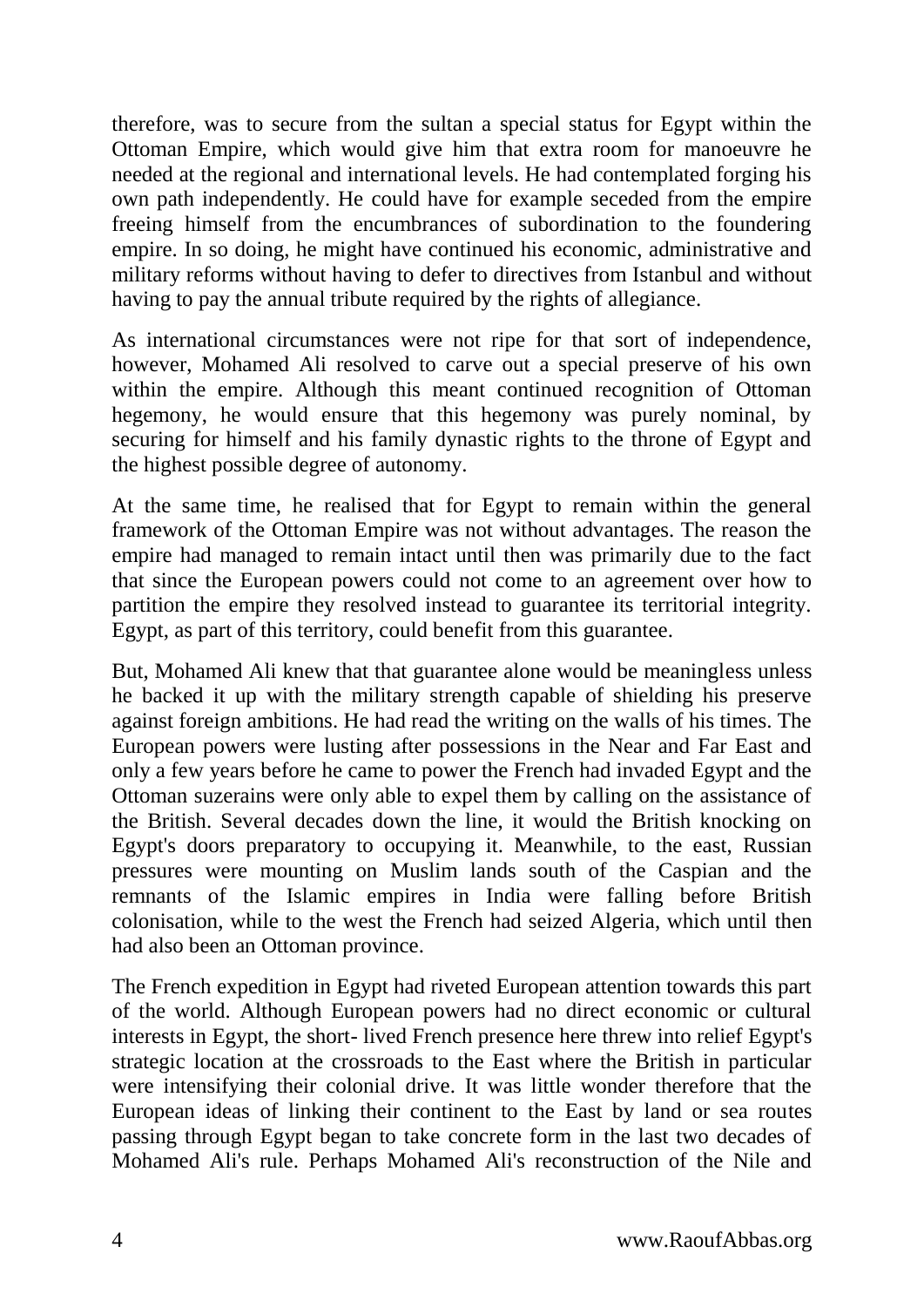overland route linking Suez to Alexandria via Cairo was an attempt to curtail European designs to extend their political influence over Egypt in the pursuit of their strategic interests.

In all events, Mohamed Ali hoped to win European support for his drive for independence. His argument was that if a ruler could accomplish as much as he had already achieved, imagine how much more he would be able to accomplish if freed from the restrictions of Ottoman suzerainty. It required little more than a glance to realise that under the first decades of his rule, Egypt had far outstripped Istanbul in its level of progress. Of course, such success could not be attributed to the individual will of a leader alone; the land itself also had to have the potential in terms of manpower and resources to be molded into a modern state of the first order.

Mohamed Ali applied his unique drive and intelligence to getting the most out of this potential. He restored peace and security throughout the land; he founded factories and established a new school system; he brought over European experts to oversee his projects and man his new ministries; he paved the land routes to serve European trade; and he began to shape the people of the country into a modern productive force. In all this, Europe would have no cause to fear for the sultan, for Egypt's strength only added to Istanbul's strength, to which Egypt's service on behalf of the sultan in the Arabian Peninsula and Greece furnished eloquent testimony. Mohamed Ali had given the sultan everything - money and armies, even losing his fleet in the process -- obtaining nothing from the sultan in return.

The Europeans therefore had a choice to make. Either they could agree to allow Mohamed Ali to secede from the Ottoman Empire and make Egypt an independent sovereign nation or they could approve to the alternative, which was for Egypt to remain within the Ottoman fold, but on the condition that it was granted a special status in accordance with which its ruler and his descendants would enjoy a broad range of prerogatives.

The first option -- Egypt's full independence -- would require European powers to abandon their commitment to the non-partitioning of the Ottoman state and to adopt a new approach to the corner of the Near East that sat astride the trade routes and that had a military force to be reckoned with and a strong and ambitious ruler. That scenario did not accord with European designs. What did was for the region to remain under a weak Ottoman authority that posed no threat to speak of to European interests. In addition, France and Britain had no intention of allowing Mohamed Ali's challenge to the sultan lure Russia into invading Turkey from the north and establishing a foothold on the Bosporus, thereby upsetting the international balance of power.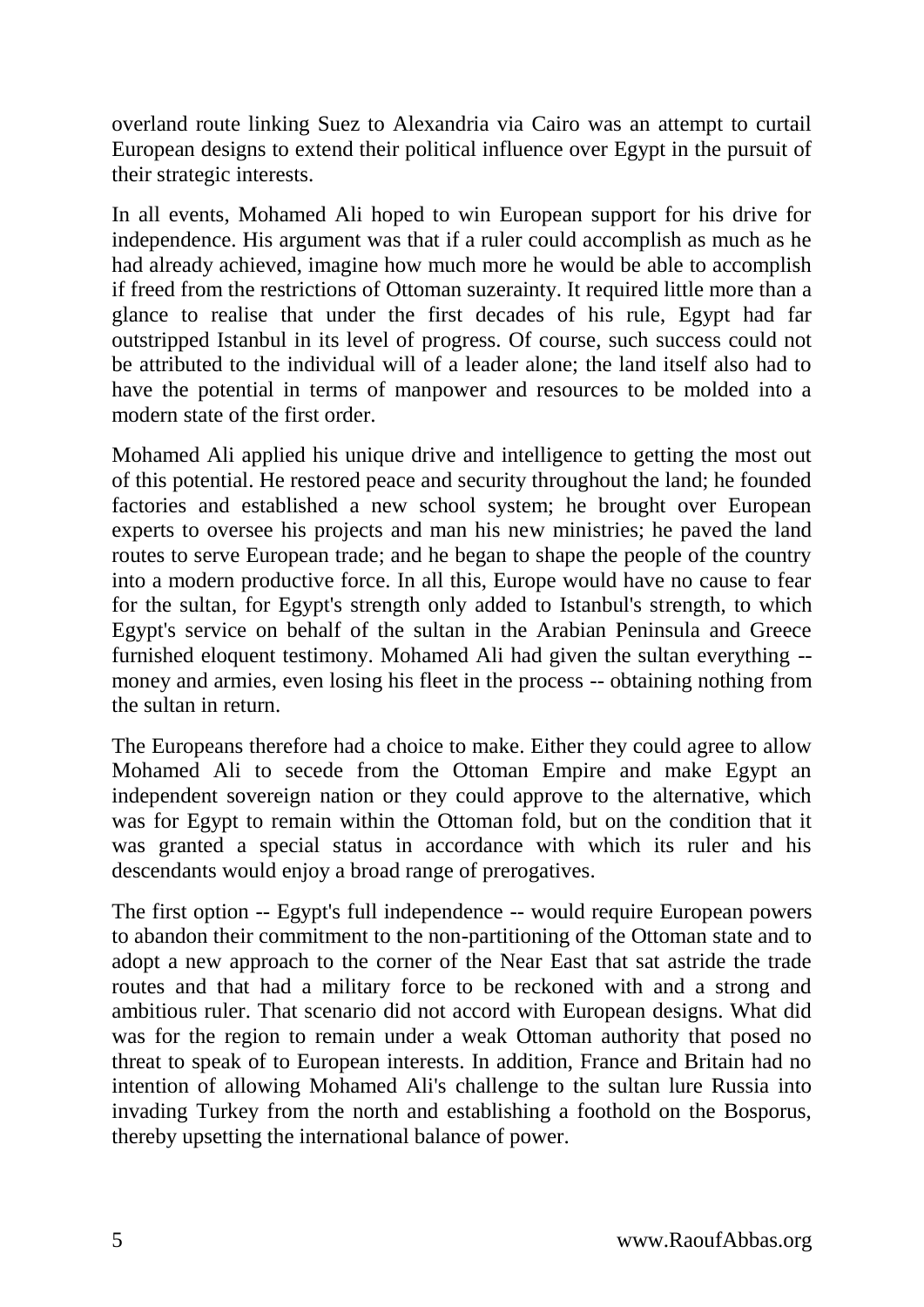Nor was Europe thoroughly convinced of the value of the reforms of which Mohamed Ali boasted. The British in particular objected that Mohamed Ali's state monopolies deprived the Egyptian peasant of the fruits of his labour and subjected him to a form of corvee labour. The more moderate critics in Europe felt that while Mohamed Ali had made enormous inroads in developing Egypt, everything depended upon his person, as a result of which all that progress would crumble as soon as his rule came to an end. At the same time, European powers did not regard Mohamed Ali's drive to throw off the yoke of the Sultan as a form of "national revolution," such as that which took place in Greece and would subsequently occur in the Balkans and other Ottoman European possessions. Mohamed Ali, they held, was not Egyptian and his government in Egypt did not rest on the will of the people or even reflect a popular nationalist aspiration, for the people in Arab lands were motivated by religious not national allegiances.

Aware of European motives and attitudes, Mohamed Ali throughout his rule carefully avoided clashing with European policy and with any European force. He knew that any future arrangement between Egypt and the Ottoman authorities stood a better chance of success if it had the approval of the European powers, for only this would ultimately be the surest safeguard against future Ottoman intervention as well as European ambitions.

Mohamed Ali greatly aspired to gain the friendship of the British, whose formidable naval power was palpably present in the Mediterranean and in the Red Sea and the Persian Gulf. The Pasha of Egypt had won the admiration of the British in the wake of the Fraser campaign of 1807, when he returned their prisoners of war and undertook the treatment of British sick and wounded. Three years later, he struck an agreement with the East India Company in accordance with which he pledged to protect British trade caravans passing through Egypt and to waive customs tariffs on the personal belongings of British travellers. He also vowed to protect British subjects and property in the event of a war between Britain and the Ottoman state. During the Morea War Mohamed Ali demonstrated the value he attached to British friendship. By withdrawing from that campaign he hoped to win British respect and allay any apprehensions they might have over his eastward expansion.

Mohamed Ali also gave a clear message to the British at the time when the French were soliciting his help to conquer Algeria (1830). In the course of his negotiations with the French, he signaled to Britain that he was willing to help them halt the spread of Russian influence into Turkey and Persia. London, however, could not forget that it was Mohamed Ali's challenge to the Supreme Porte that lured the Russians towards Istanbul to begin with. It therefore preferred to remedy the Russian threat by using its own navy to strengthen its hold on the trade routes to India, which passed through the Red Sea and the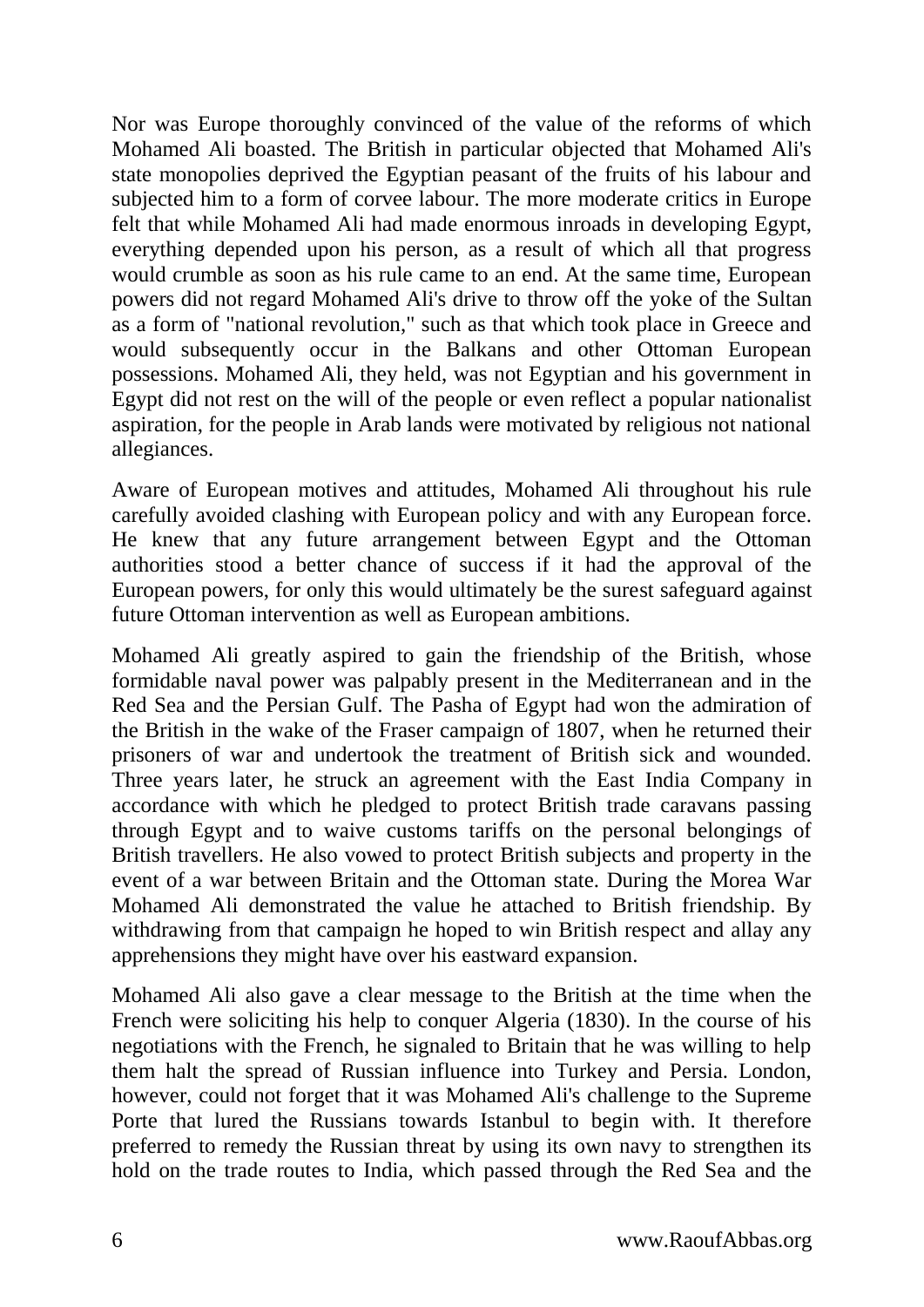Euphrates. For this it did not need an alliance with an ambitious ruler such as Mohamed Ali whose fate was in the balance.

This stance almost led to a clash between the British and Mohamed Ali, who at one point succeeded in occupying a position on the Euphrates and extending his sway across to the shores of the Persian Gulf and the entrance to the Red Sea. Al- Hasa, Al-Qatif, Asir and even Aden for a short time one after the other submitted to his rule. When he began to make overtures to the Shah of Persia, British qualms peaked and London resolved to put an end to Mohamed Ali's expansion in the areas it deemed vital to its interests. These factors, as well as the fear that Russian expansionism might threaten European peace, compelled Britain to adhere to its policy of preserving the integrity of the Ottoman state. This, in turn, meant that Mohamed Ali would ultimately have to withdraw his forces behind Egyptian borders.

France had an entirely different approach to the Ottoman Empire. We recall that France occupied Egypt in 1798 and Algeria in 1830. The French then dispatched a minister plenipotentiary to Alexandria to offer Mohamed Ali a military detachment and French financiers backed this up with an offer of a sizeable loan. The Egyptian Pasha reciprocated the kindness, engaging French experts in his government, guaranteeing French expatriates the most favourable treatment, adopting French systems in the development of Egypt's educational system and armed forces, and sending most Egyptian study missions to France. However, France still wavered in its eastern policy. Like Britain, it feared that Mohamed Ali's expansionist drive would ultimately threaten European peace by furnishing Russia with the pretext to invade the Ottoman Empire from the north. Paris therefore was keen for a diplomatic settlement to the dispute between Mohamed Ali and the Sultan.

Although there was nothing to prevent the two sides from negotiating directly and presenting their agreement to European powers as a fait accompli, the European powers had too many interests vested in the region to allow this. Nevertheless, Britain had no intention of allowing the French to mediate on their own, insisting that the Cairo-Istanbul relationship was a matter that concerned the whole of Europe. France eventually came around to this principle, for like Britain it hoped to check the spread of Russian influence, although unlike Britain it also sought to advance Mohamed Ali's interests. Russia then joined the European powers in their drive to prevent a settlement between Mohamed Ali and the Sultan.

Because of France's weakened international position at the time, Britain maneuvered itself into the lead of the negotiating process and was, therefore, the primary architect of the agreement that was struck in 1840. The London Treaty of 1840 upheld the preservation of the territorial integrity of the Ottoman